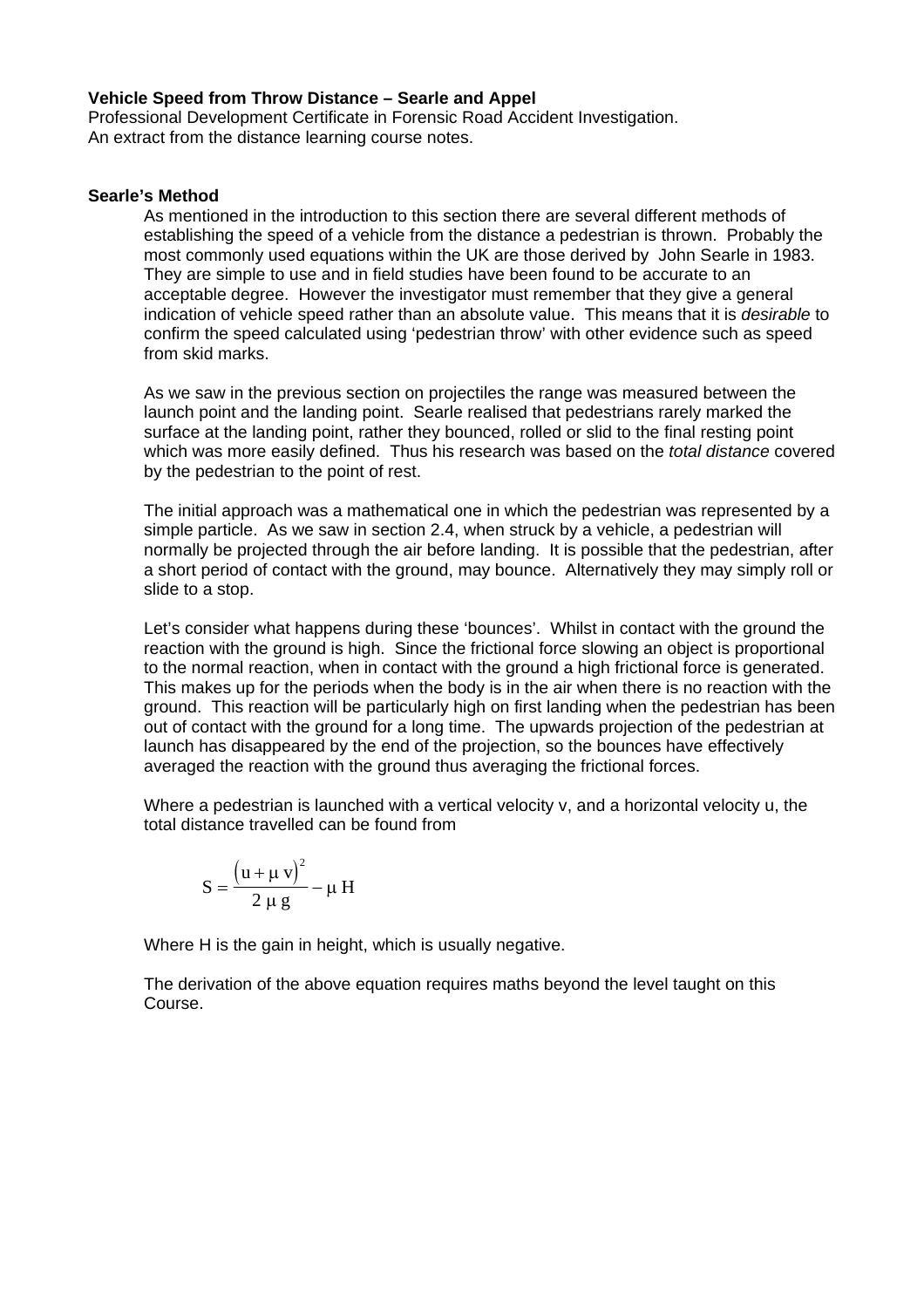In the equation u and v are components of the launch velocity, V, (as shown in the diagram below). We can therefore replace both with V Cos  $\theta$  and V Sin  $\theta$  where  $\theta$  is the launch angle.



This gives an equation where,

$$
S = \frac{V^2 \left( \cos \theta + \mu \sin \theta \right)^2}{2 \mu g} - \mu H
$$

Transposed for V, the launch velocity,

$$
V = \frac{\sqrt{2 \mu g (S + \mu H)}}{\cos \theta + \mu \sin \theta}
$$

It is unlikely that we will ever know the actual launch angle of the pedestrian. Considering a value for  $\theta$  that minimises the velocity it can be shown that Tan  $\theta = \mu$ , so that  $\theta =$  arctan  $\mu$ . We can find an expression for  $V_{min}$  the minimum velocity required to project the pedestrian over a given distance.

$$
V_{\min} = \sqrt{\frac{2 \mu g (S + \mu H)}{1 + \mu^2}}
$$

Where there is no change in height. H will equal zero so the equation can be simplified,

$$
V_{min}=\sqrt{\frac{2\ \mu\ g\ S}{1+\mu^2}}
$$

#### **The coefficient of friction for sliding pedestrians**

In our equations the mu referred to, is the coefficient of friction between the pedestrian and the road, or other surface.

Searle reported in his research, that the coefficient of friction of a sliding body was in the region of 0.66 and 0.79 and that it did not vary between tarmac and grass, wet or dry. What was not reported was how he determined these figures.

More recently, (1989), an extensive series of tests have been carried out by West Midlands Police in the UK. They calculated the value for mu of a dummy sliding across an airfield surface. Different types of clothing were used. The resulting coefficient was found to vary between 0.57 and 0.9. The lowest coefficient was produced by a nylon motorcycle suit.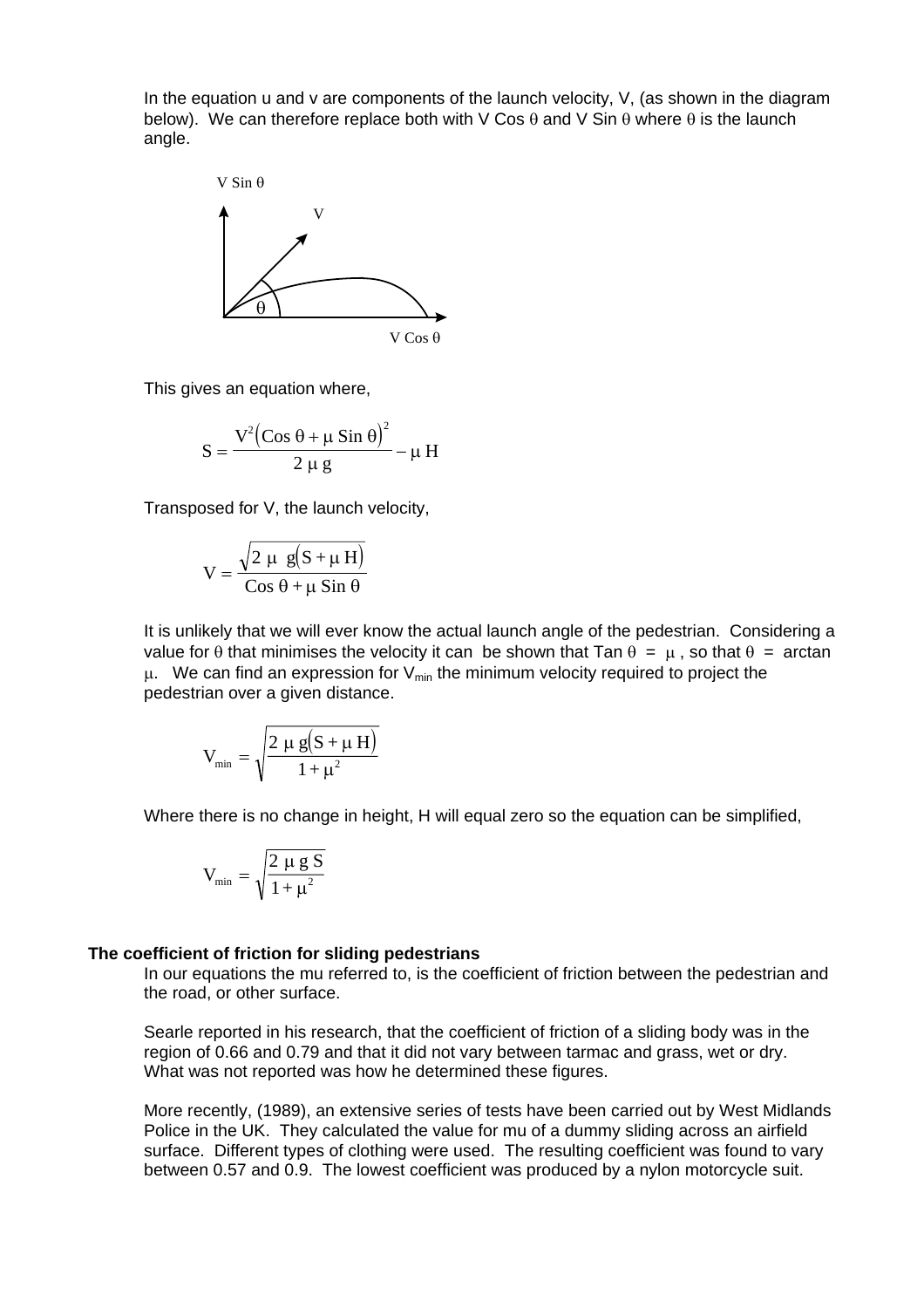Where unusual circumstances are encountered, such as pedestrians sliding on icy roads, the investigator must be aware of the effect that this will have on subsequent calculations. Searle produced a table of corrections for varying coefficients of friction.

Although the table is not reproduced here, it is worth noting however that within the normal range of coefficients, (0.6 to 1.0), the affect on the calculated velocities are small, between  $\pm$  3%. Coefficients below 0.5 result in quite large differences, (up to -36% for a value of mu of 0.2).

In collision reconstruction a value for mu of 0.7 for a body sliding on a 'normal' surface should not, under normal circumstances, be challenged.

## **The effect of changes in the projection angle**

In the  $V_{\text{min}}$  equation the projection angle has been idealised. The actual projection angle, if it could be measured, will also result in different velocities.

For a value of mu of 0.7, a projection angle of between 20 and 50 degrees will result in an increase in velocity of up to 4%. This increases to 10% if the range is increase to between 10 and 60 degrees.

Field studies have shown that the launch angle is rarely above  $40^{\circ}$ . Thus under normal circumstances the results obtained from the equation appear to be quite stable.

## **The effect of gradient**

For values for mu of between 0.6 and 0.8 the value for  $V_{min}$  was found to be within 5% of the actual value for slopes up to 1 in 16 (6%). Where the slope was steeper then the effects became more noticeable.

The equation can be adjusted to take account of the gradient. Where the angle of the slope is  $\alpha$  then only a component of g will be acting on the frictional force. The equation can be rewritten to include gradient as shown below,

$$
V_{\min} = \sqrt{\frac{2 \text{ g}(\mu \text{Cos } \alpha + \text{Sin } \alpha)(\text{S} + \mu \text{ H})}{1 + \mu^2}}
$$

#### **The effect of changes in height**

Finally the effect of a change in height can be considered. Searle estimated that the actual height from which a pedestrian is projected will be approximately 1 metre. This does not seem unreasonable as, under normal circumstances, the pedestrian will be projected from the bonnet (hood) of a vehicle.

For small changes in height the equation can be rewritten to exclude H.

$$
V_{min} = \sqrt{\frac{2 \mu g S}{1 + \mu^2}}
$$

For a value for mu of between 0.2 and 1.0 and a projection distance of 10 to 40 metres the difference between the two calculations is within 4%.

For larger changes the original equation can be used to include the change, where a negative height represents a landing lower than launch,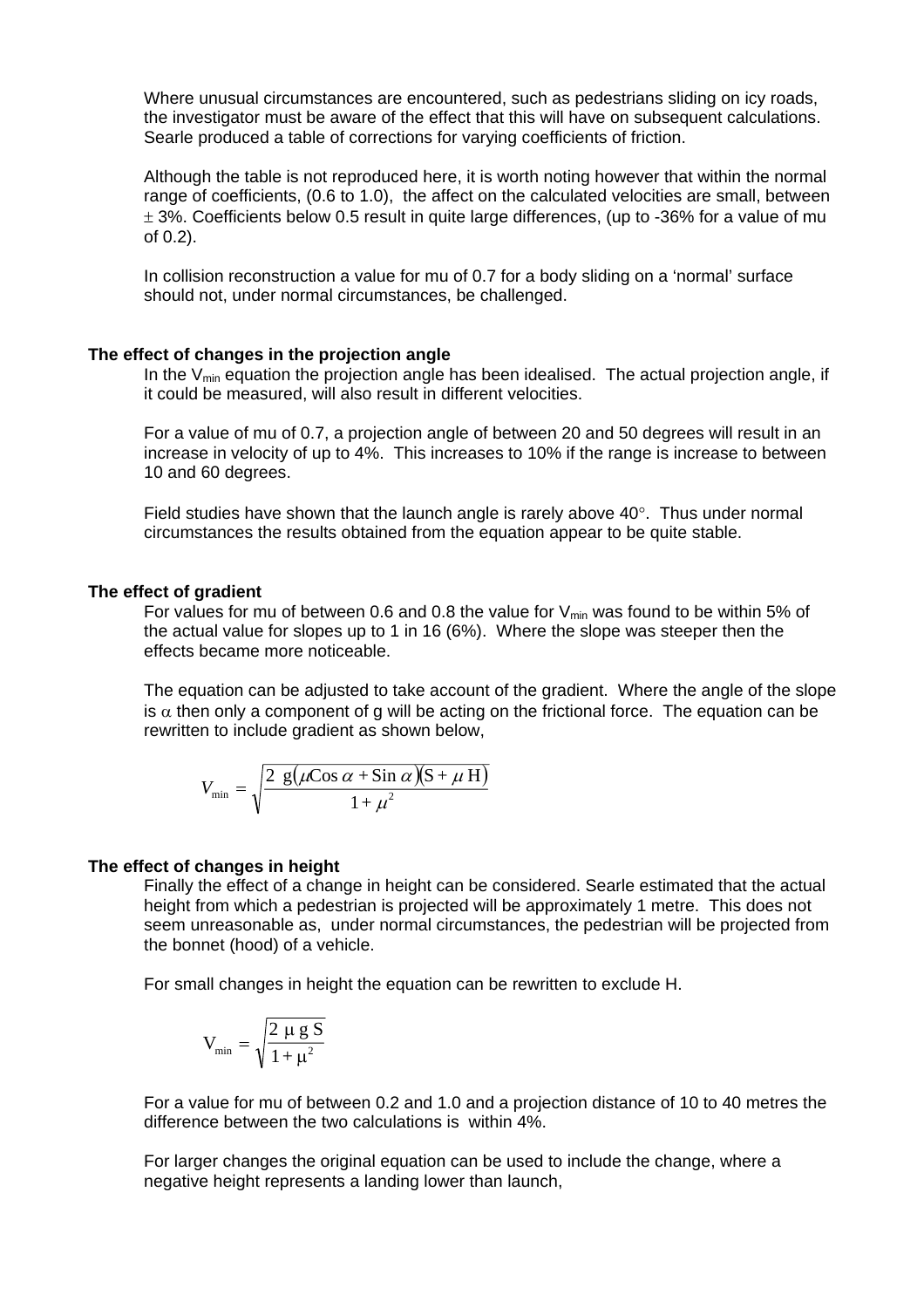$$
V_{\text{min}}=\sqrt{\frac{2\ \mu\ g(S+\mu\ H)}{1+\mu^2}}
$$

# **Maximum velocity**

The maximum launch velocity for a pedestrian can be calculated from,

$$
V_{\text{max}} = \sqrt{2 \mu g S}
$$

 $V_{\text{max}}$  holds provided the launch angle is below a critical value. We are highly unlikely to be able to calculate the actual projection angle. However Searle produced a table of critical launch angles which are shown below.

| <b>Coefficient of friction</b> | Critical launch angle $\theta_{\text{crit}}$ |
|--------------------------------|----------------------------------------------|
| 0.3                            | 33                                           |
| 0.4                            | 44                                           |
| 0.5                            | 53                                           |
| 0.6                            | 62                                           |
| າ 7                            | 70                                           |
| 0.8                            | 77                                           |
| -9                             | 84                                           |

Therefore for a value for mu of 0.7 the angle of launch must not have been above 70°if we wish to calculate  $V_{max}$ . The table shows that under normal conditions the critical angle is high, higher than a pedestrian would normally be projected. From the table it appears that problems are only likely to arise when low coefficients of friction are encountered. We stated earlier that in practice field studies have shown that the launch angle is rarely above  $40^\circ$ . Thus the equation for  $V_{\text{max}}$  will be valid in the majority of collisions to give an upper bound to the range of launch velocities.

The  $V_{\text{max}}$  equation is also more sensitive to the coefficient of friction between the pedestrian and road. The differences are however relatively small. As an example the difference between a coefficient of friction of 0.7 and 1.0 gives a 13% difference in the calculated speeds.

## **Searle's method - conclusion**

In a typical case a pedestrian will be projected by a vehicle. On landing the contact force is high and the impact results in a loss of horizontal speed. In theory this loss in speed is equal to the coefficient of friction multiplied by the vertical speed of the pedestrian. Following the initial contact with the ground the pedestrian bounces or skids to a stop. It does not matter in which manner the pedestrian behaves, as periods of low contact force and low drag must be compensated by periods of high contact force and high drag.

It can be seen that for minimal gradients and changes in height the standard formula can be used without the need for adjustment. Thus, under normal circumstances,

$$
V_{min} = \sqrt{\frac{2 \mu g S}{1 + \mu^2}}
$$

Where site circumstances require it, the equation can be adjusted to take account of gradient and changes in height.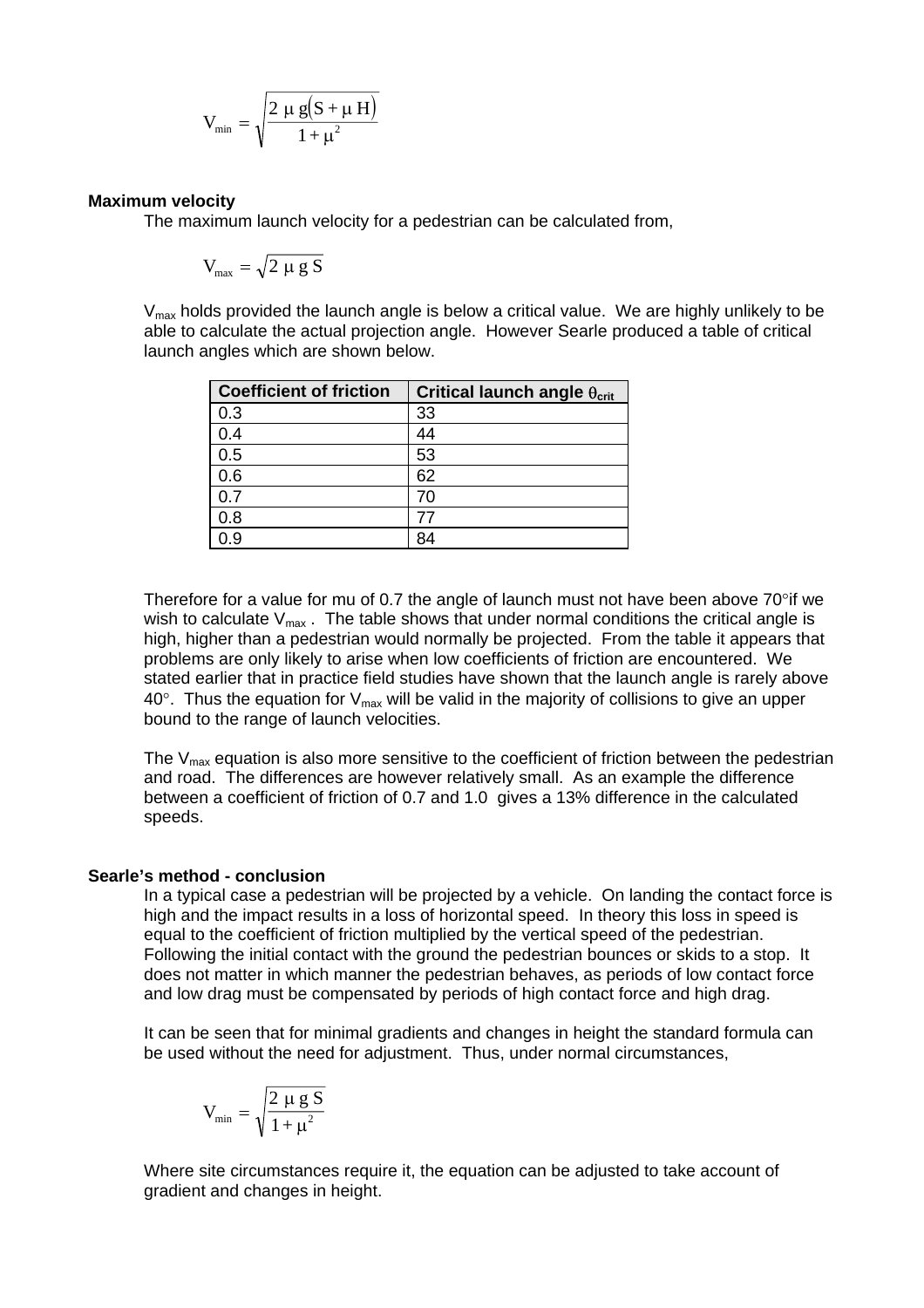It should be noted that unlike our projectile equations, our pedestrian is unlikely to be accelerated to the full speed of the vehicle with which they collide. The calculation for  $V_{min}$ is likely to be an underestimate of the actual vehicle speed.

Searle suggests that a correction figure of +10% for children and +20% for adults could be applied to the calculated speed. The danger here is that  $V_{min}$  actually becomes  $V_{probable}$  and this may lead to an over estimation of the vehicle speed. We suggest that no such correction is made to the speeds, and a range quoted.

## **Alternative applications of Searle's equations**

Searle's equations were derived by considering the behaviour of an ideal particle. Therefore they can be applied to objects other than pedestrians where the launch and final positions are known and a value for mu can be calculated.

However caution must be exercised when low coefficients of friction are found because, as we have seen, under certain circumstances the results become unstable.

## **Vehicle Speed From Throw Distance - Empirical Method**

An alternative method of estimating the impact speed of a vehicle is to use the results of real tests where pedestrians are struck by vehicles travelling at known speeds. If we measure the distance travelled by a pedestrian, from impact to point of rest, we can compare this with our test data to establish a range of likely speeds for a vehicle.

Data from experiments is known as experimental or empirical data, hence the name we give to this method.

This empirical method is based on a series of tests performed by Professor Appel in the early 1970's. His team used data from field studies that included both V form and pontoon shaped vehicles and distinguished between child and adult collisions. The resulting graphs produce an upper and lower speed.

These graphs are reproduced below. We can also determine the equations of the lines in the graphs. The equations of each of the lines used in the graphs are,

$$
V_{\text{pontoon}} = \sqrt{\frac{S}{0.084}} \qquad V_{\text{vform}} = \sqrt{\frac{S}{0.065}}
$$

$$
V_{\text{adult}} = \sqrt{\frac{S}{0.070}} \qquad V_{\text{child}} = \sqrt{\frac{S}{0.084}}
$$

The speeds shown on the graphs relate to the *vehicle speed* rather than to the pedestrian. It is interesting to compare the results of Searle's mathematical approach with the empirical data recorded by Appel.

Written in the same format as the four equations above, and using a value for mu of 0.66, Searle's equations become,

$$
V_{\min} = \sqrt{\frac{S}{0.111}}
$$
  $V_{\max} = \sqrt{\frac{S}{0.077}}$ 

The value for  $V_{max}$  is similar to that found for adults whereas that for  $V_{min}$  is lower than any of the empirical data. We can compare this numerically to give an example of the differences.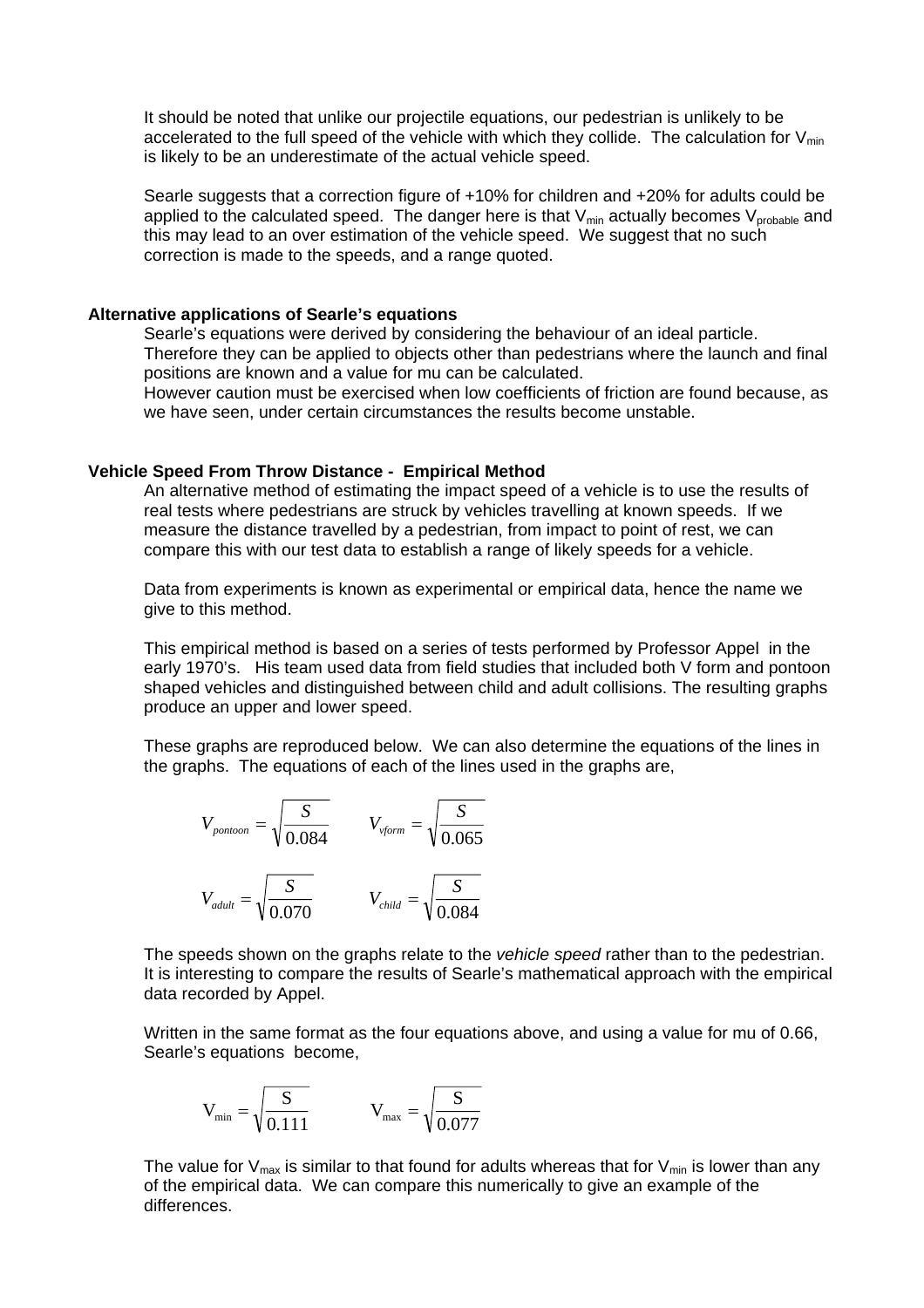With a throw distance of 20m Searle's method predicts a range of 15 to 16 ms<sup>-1</sup> Using Appel's data, comparing V form and pontoon we have a range of 15.4 to 17.5 ms<sup>-1</sup>



# **Appel's Data - Pontoon & V-Form**

**Appel's Data - Child and adult**